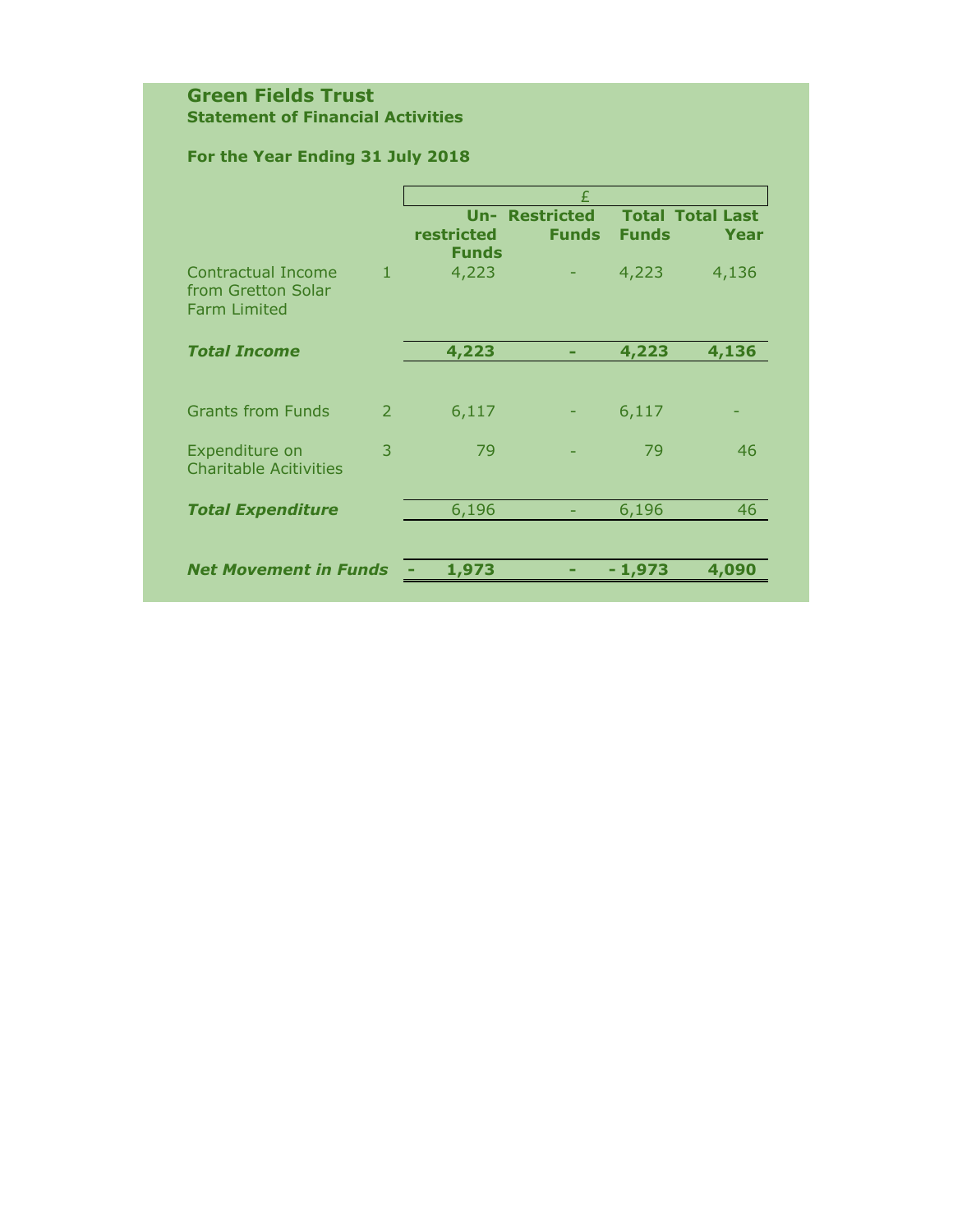### **Green Fields Trust Balance Sheet**

# **As at 31 July 2018**

|                                                       |                |                                     | £                                 |                              |                              |
|-------------------------------------------------------|----------------|-------------------------------------|-----------------------------------|------------------------------|------------------------------|
|                                                       |                | <b>Unrestricted</b><br><b>Funds</b> | <b>Restricted</b><br><b>Funds</b> | <b>Total</b><br><b>Funds</b> | <b>Total</b><br>Last<br>Year |
| <b>Debtors</b>                                        | $\overline{4}$ | 1,458                               |                                   | 1,458                        | 367                          |
| Cash at Bank                                          | 5              | 2,087                               | 3,000                             | 5,087                        | 8,151                        |
| <b>Total Current Assets</b>                           |                | 3,545                               | 3,000                             | 6,545                        | 8,518                        |
| Creditors - amounts<br>falling due within one<br>year |                |                                     |                                   |                              |                              |
| <b>Net Current Assets /</b><br><b>Liabilities</b>     |                | 3,545                               | 3,000                             | 6,545                        | 8,518                        |
| <b>Funds of the Charity</b>                           |                |                                     |                                   |                              |                              |
| <b>Unestricted Income Funds</b>                       |                | 3,545                               |                                   | 3,545                        | 5,518                        |
| <b>Restricted Income Funds</b>                        |                |                                     | 3,000                             | 3,000                        | 3,000                        |
| <b>Total Funds</b>                                    |                | 3,545                               | 3,000                             | 6,545                        | 8,518                        |